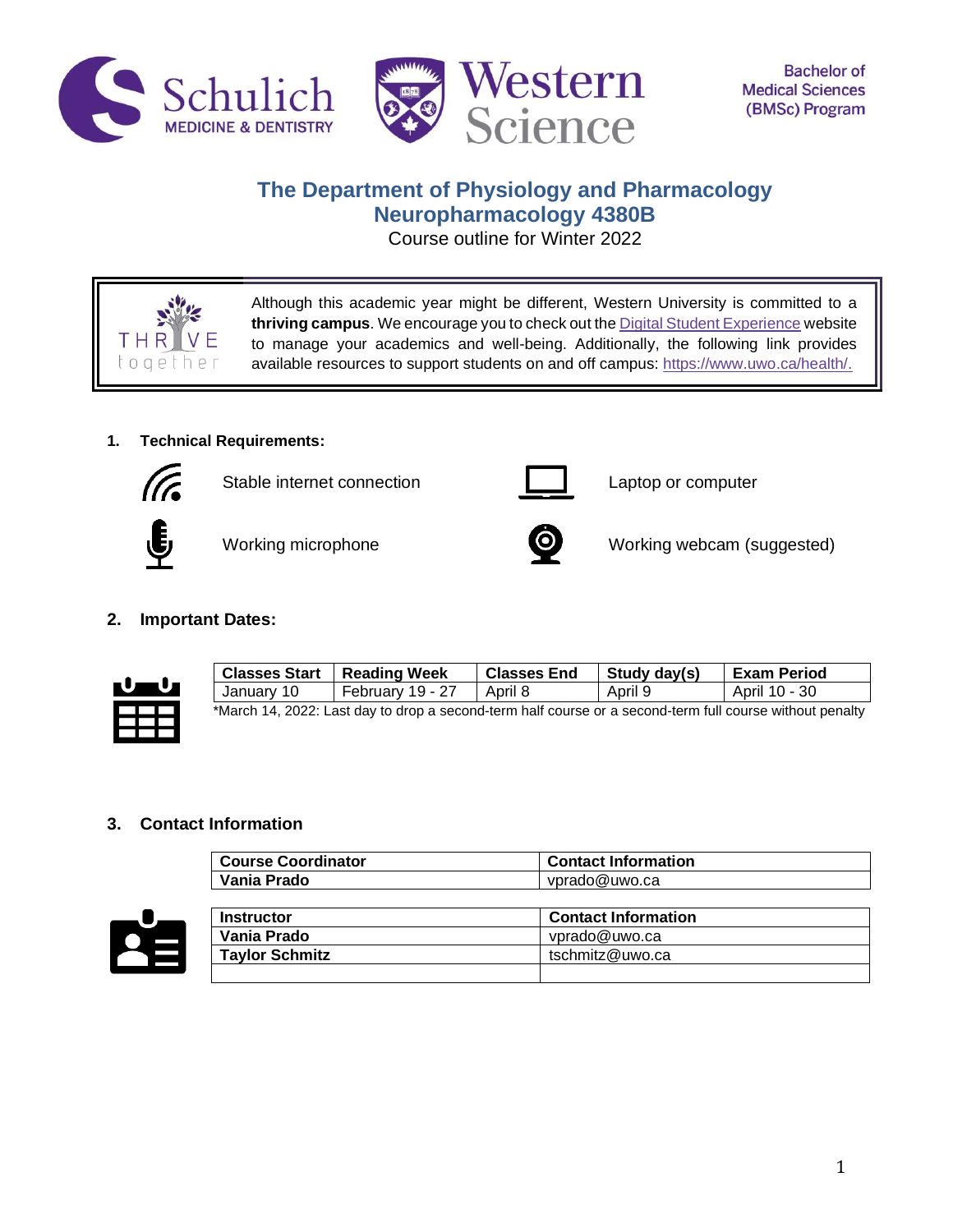# **4. Course Description and Design**

This course will cover the cellular and molecular mechanisms underlying the actions of drugs on the central and peripheral nervous systems. Lectures will focus on recent developments in the field of neuroscience and their impact on our understanding of the actions, and development of, new drugs.

| <b>Mode</b>    | <b>Dates</b>    | <b>Fime</b> | <b>Frequency</b> |
|----------------|-----------------|-------------|------------------|
| <b>Blended</b> | Tuesday/MSB 384 | 12:30-2:30  | weekly           |

 $\boxtimes$  Attendance at in person/synchronous sessions is required

 $\boxtimes$  Missed work should be completed within 24 hours



 $\boxtimes$  A recording will be provided for synchronous sessions

All course material will be posted to OWL: http://owl.uwo.ca. Any changes will be indicated on the OWL site and discussed with the class.

If students need assistance, they can seek support on the [OWL Help page.](https://owlhelp.uwo.ca/students/index.html) Alternatively, they can contact the [Western Technology Services Helpdesk.](https://wts.uwo.ca/helpdesk/) They can be contacted by phone at 519- 661-3800 or ext. 83800.

[Google Chrome](https://www.google.ca/chrome/?brand=CHBD&gclid=CjwKCAjwxLH3BRApEiwAqX9arfg8JaH6fWGASk9bHTkfW_dyBir93A1-TliP-7u1Kguf-WZsoGAPhBoC9NYQAvD_BwE&gclsrc=aw.ds) or [Mozilla Firefox](https://www.mozilla.org/en-CA/) are the preferred browsers to optimally use OWL. Please update your browsers frequently. Students interested in evaluating their internet speed, please click [here.](https://www.google.com/search?q=internet+speed+test+google&rlz=1C5CHFA_enCA702CA702&oq=internet+speed+test+google&aqs=chrome..69i57j0l7.3608j0j4&sourceid=chrome&ie=UTF-8)

### **5. Learning Outcomes**

Upon successful completion of this course, students will be able to:

- Identify critical aspects from research articles through in-class (or virtual) presentation and discussion as well as through independent written report.
- Identify and describe different types of genetically modified mouse models (transgenics, knock-outs, knock-ins) as well as different methodologies available to modulate neurotransmission (optogenetics, chemogenetics, etc) and their use on better understanding neurological diseases.



• Describe cellular and molecular mechanisms underlying diseases of the nervous system such as depression, Schizophrenia, Alzheimer disease, Parkinson disease, and mechanism of action of drugs used in the treatment.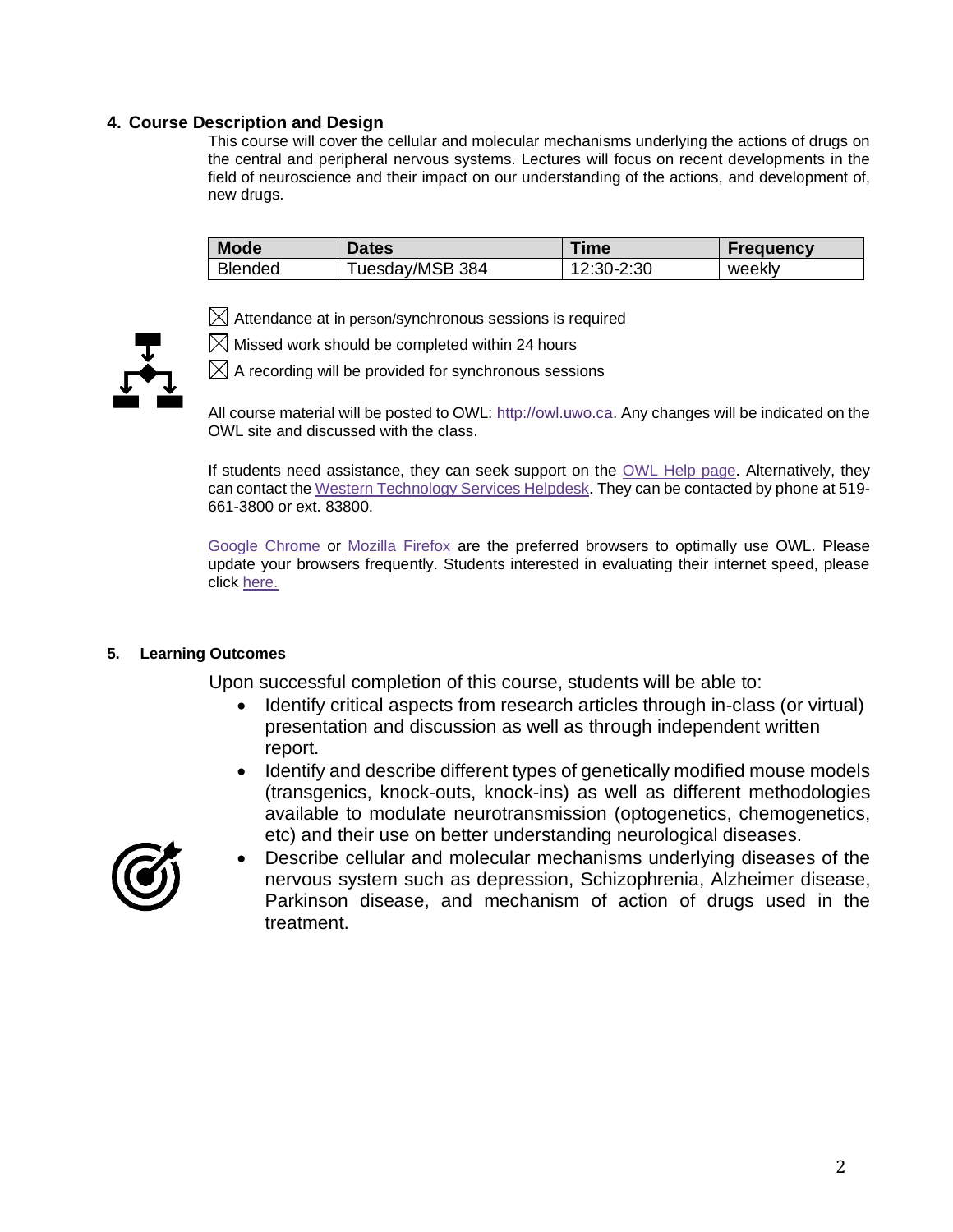# **6. Course Content and Schedule**

| Week           | <b>Dates</b>          | <b>Topic</b>                                        | <b>Mode</b>             | <b>Instructor</b> |
|----------------|-----------------------|-----------------------------------------------------|-------------------------|-------------------|
| 1              | Jan 11                | Introduction to the course-<br>Neurotransmission    | In person               | V. Prado          |
| $\overline{2}$ | Jan 18                | Cholinergic transmission -<br>Alzheimer's Disease   | In person               | V. Prado          |
| 3              | Jan 25                | Clinical trial presentations                        | In person               | V. Prado          |
| 4              | Feb 01                | Paper #1 neurotransmission                          | In person               | V. Prado          |
| 5              | Feb 08                | Paper #2 Alzheimer's                                | In person               | V. Prado          |
| 6              | Feb 15                | Dopaminergic transmission<br>Parkinson's Disease    | In person               | V. Prado          |
| $\overline{7}$ | Feb $21 - 27$         | Reading Week                                        | N/A                     | N/A               |
| 8              | Mar 01                | Midterm exam                                        | In person               | V. Prado          |
| 9              | Mar 08                | Paper#3 Parkinson's                                 | In person               | V. Prado          |
| 10             | Mar 15                | Depression and its<br>pharmacological management    | Virtual<br>Asynchronous | Schmitz           |
| 11             | <b>Mar 22</b>         | Paper #4 Depression                                 | In person               | Schmitz           |
| 12             | Mar 29                | Schizophrenia and its<br>pharmacological management | In person               | Schmitz           |
| 13             | Apr 05                | Paper#5-Schizophrenia                               | In person               | Schmitz           |
| 14             | Apr 10-30<br>(T.B.D.) | Final exam                                          | In person               | V. Prado          |

Although the intent is for this course to be delivered as in-person, the changing COVID-19 landscape may necessitate some or all of the course to be delivered online, either synchronously (i.e., at the times indicated in the timetable) or asynchronously (e.g., posted on OWL for students to view at their convenience). The grading scheme will not change. Any assessments affected will be conducted online as determined by the course instructor.

# **7. Online Participation and Engagement**



 $\frac{1}{2}$ 

- $\boxtimes$  Students are expected to participate and engage with content as much as possible
- $\boxtimes$  Students can participate during in person sessions or post on OWL forums after watching the recording
- $\boxtimes$  Students can also participate by interacting in the forums with their peers and instructors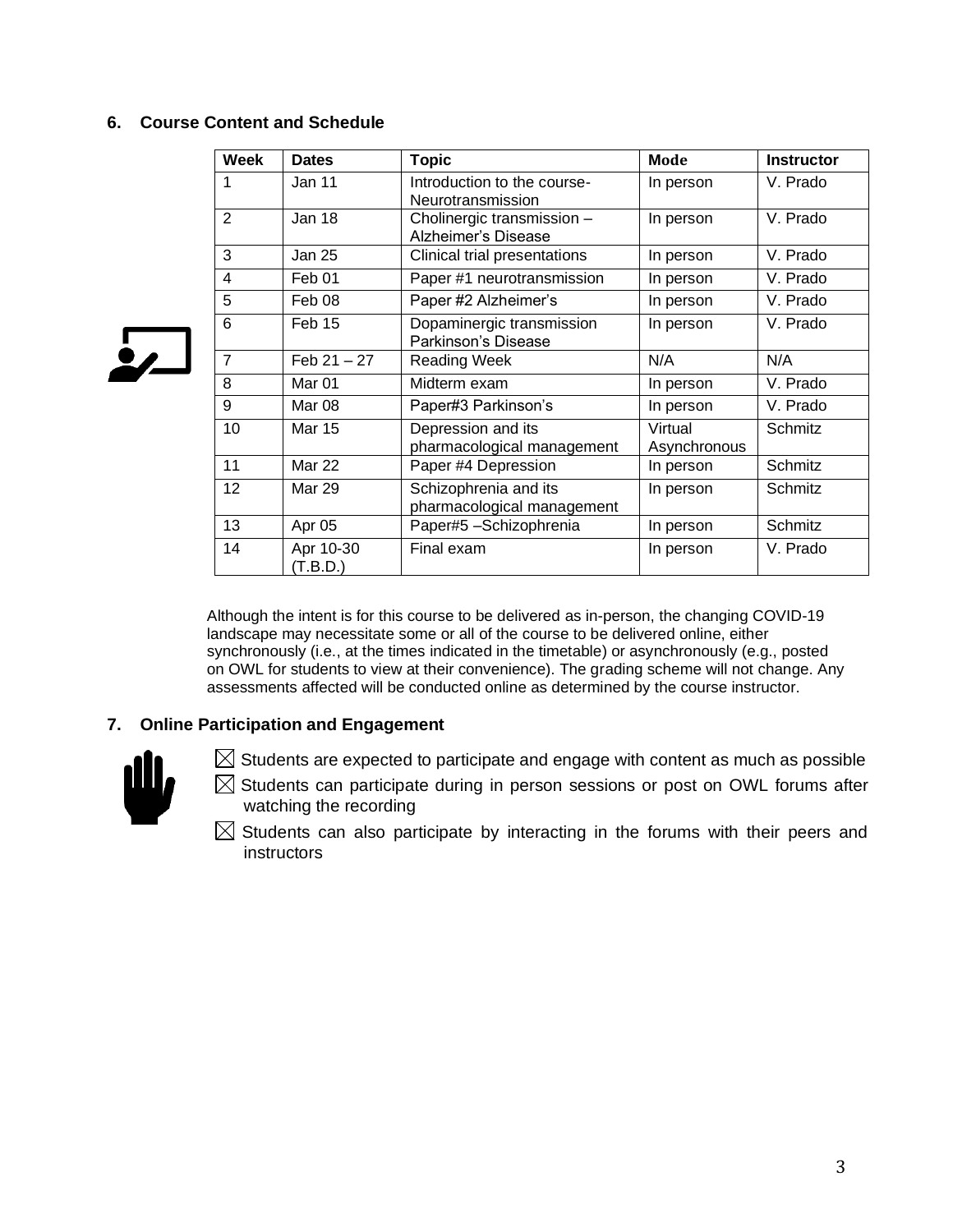# **8. Evaluation**

Below is the evaluation breakdown for the course. Any deviations will be communicated.

| <b>Assessment</b>                    |  |        | Format                | Weighting |
|--------------------------------------|--|--------|-----------------------|-----------|
| Paper<br>presentation<br>discussions |  |        | &   In person/virtual | 25%       |
| Clinical trial presentation          |  |        | In person/virtual     | 15%       |
| Midterm test                         |  | online | 25%                   |           |
| Final exam                           |  |        | online                | 35%       |

 $\boxtimes$  Written assignments will be submitted to Turnitin (statement in policies below)

 $\boxtimes$  Students will have [unlimited] submissions to Turnitin

 $\boxtimes$  Rubrics will be used to evaluate assessments and will be posted with the instructions

 $\boxtimes$  After an assessment is returned, students should wait 24 hours to digest feedback before contacting their evaluator; to ensure a timely response, reach out within 7 days

| - |  |
|---|--|
|   |  |
|   |  |
|   |  |

Click [here](https://www.westerncalendar.uwo.ca/PolicyPages.cfm?Command=showCategory&PolicyCategoryID=5&SelectedCalendar=Live&ArchiveID=#SubHeading_73) for a detailed and comprehensive set of policies and regulations concerning examinations and grading. The table below outlines the University-wide grade descriptors.

| A+ | 90-100   | One could scarcely expect better from a student at this level   |
|----|----------|-----------------------------------------------------------------|
| A  | 80-89    | Superior work which is clearly above average                    |
| B  | 70-79    | Good work, meeting all requirements, and eminently satisfactory |
| C. | 60-69    | Competent work, meeting requirements                            |
| D. | 50-59    | Fair work, minimally acceptable                                 |
|    | below 50 | Fail                                                            |

### **Information about late or missed evaluations:**

- $\boxtimes$  Late assessments without a self-reported absence and submitted documentation will be subject to a late penalty 10 %/day
- $\boxtimes$  Late assessments with a self-reported absence should be submitted within 24 hours of submission of the self-report
- $\boxtimes$  The weight of a missed test will be transferred to the final exam.
- $\boxtimes$  If a make-up assessment is missed, the student will receive an INC and complete the task the next time the course is offered

# **9. Communication:**

- $\boxtimes$  Students should check the OWL site every 24 48 hours
- $\boxtimes$  Students should email their instructor(s).





- $\boxtimes$ This course will use the OWL forum for discussions
- $\boxtimes$  Students should post all course-related content on the discussion forum so that everyone can access answers to questions
- $\boxtimes$  The discussion forums will be monitored every 24-72 hours by instructors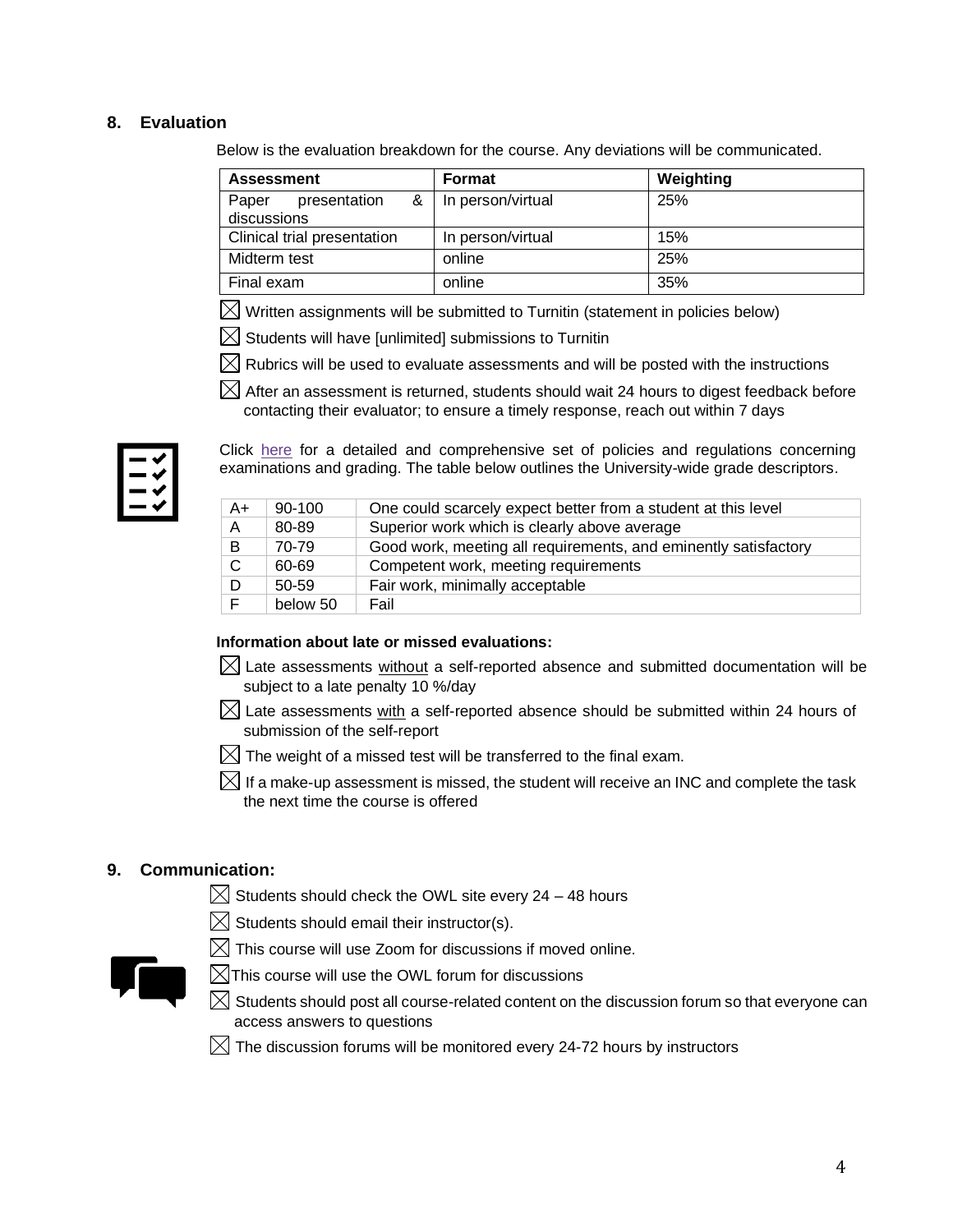# **10. Office Hours:**



 $\boxtimes$  Office hours will be held on Wednesdays from 3-4pm remotely using Zoom Students will be able to sign up for an appointment using OWL (Sign Up on OWL) Group office hours will be held, recorded, and posted for everyone to view

# **11. Resources**



 $\boxtimes$ All resources will be posted in OWL

# **12. Professionalism & Privacy:**

Western students are expected to follow the [Student Code of Conduct.](https://www.uwo.ca/univsec/pdf/board/code.pdf) Additionally, the following expectations and professional conduct apply to this course:



- $\boxtimes$  Students are expected to follow online etiquette expectations provided on OWL
- $\boxtimes$  Recordings are not permitted (audio or video) without explicit permission
- $\boxtimes$  Permitted recordings are not to be distributed
- $\boxtimes$  Students will be expected to take an academic integrity pledge before some assessments
- $\boxtimes$  All recorded sessions will remain within the course site or unlisted if streamed

### **13. How to Be Successful in this Class:**

Students enrolled in this class should understand the level of autonomy and self-discipline required to be successful.

1. Invest in a planner or application to keep track of your courses. Populate all your deadlines at the start of the term and schedule time at the start of each week to get organized and manage your time.



- 2. Make it a daily habit to log onto OWL to ensure you have seen everything posted to help you succeed in this class.
- 3. Take notes as you go through the lesson material. Keeping handwritten notes or even notes on a regular Word document will help you learn more effectively than just reading or watching the videos.
- 4. Connect with others. Try forming an online study group and try meeting on a weekly basis for study and peer support.
- 5. Do not be afraid to ask questions. If you are struggling with a topic, check the online discussion boards or contact your instructor(s) and or teaching assistant(s).
- 6. Reward yourself for successes. It seems easier to motivate ourselves knowing that there is something waiting for us at the end of the task.

### **14. Western Academic Policies and Statements**

#### **Absence from Course Commitments**

[Policy on Academic Consideration for Student Absences](https://www.uwo.ca/univsec/pdf/academic_policies/appeals/accommodation_illness.pdf)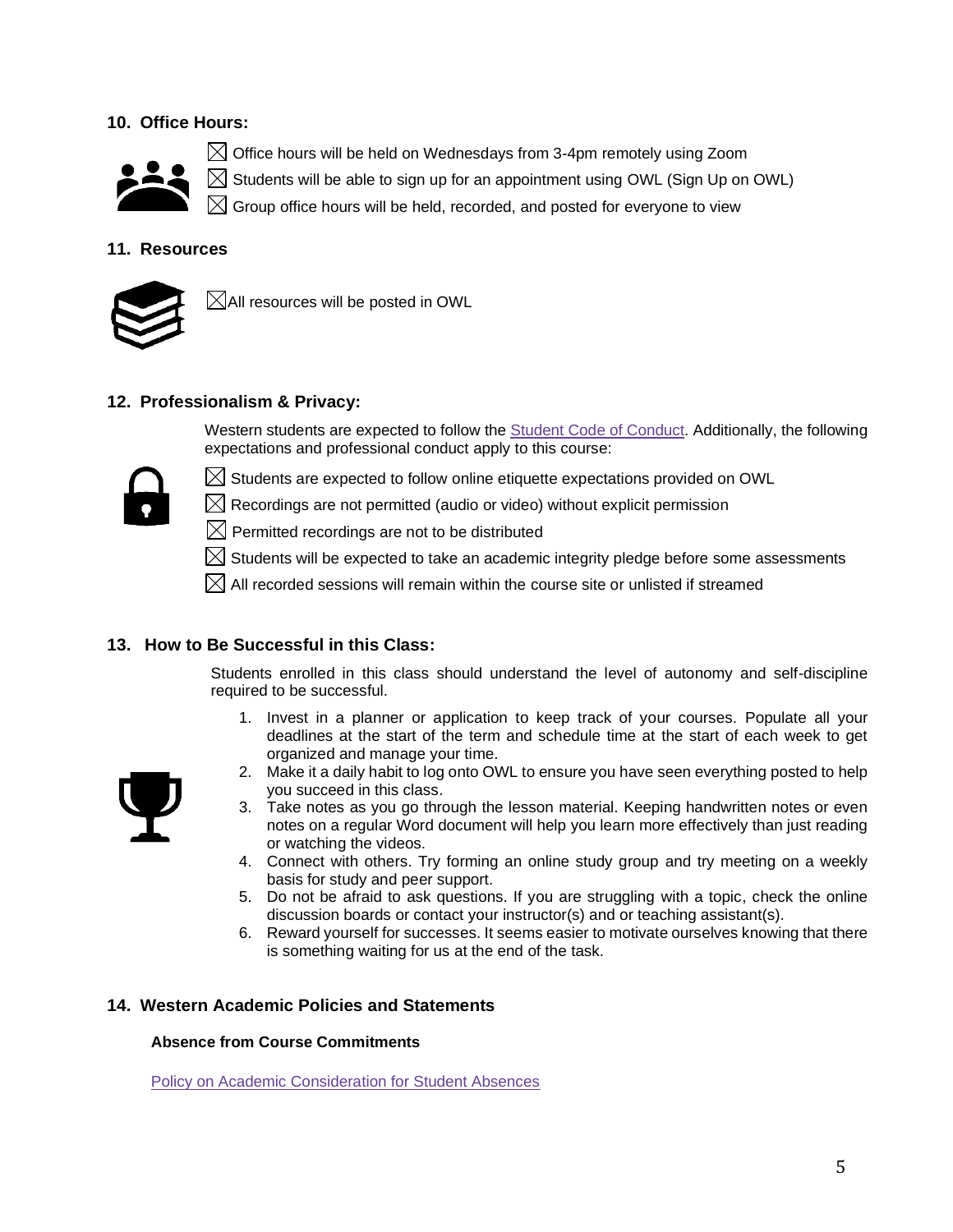If you are unable to meet a course requirement due to illness or other serious circumstances, you must seek approval for the absence as soon as possible. Approval can be granted either through a **selfreported absence** or via the **Academic Counselling** unit. Students have two self-reports to use throughout the academic year; absence from course commitments including tests, quizzes, presentations, labs, and assignments that are worth 30% or less can be self-reported. Self-reported absences cover a student for 48 hours (yesterday + today or today + tomorrow). Your instructor will receive notification of your consideration; however, you should contact your instructor immediately regarding your absence. Students are expected to submit missed work within 24 hours of the end of the 48-hour period. Please review details of the [university's policy on academic consideration for student absences.](https://www.uwo.ca/univsec/pdf/academic_policies/appeals/Academic_Consideration_for_absences.pdf)

If you have used both their self-reported absences or will miss more than 48 hours of course requirements, a Student Medical Certificate (SMC) should be signed by a licensed medical or mental health practitioner and you should contact academic counselling. Academic Counselling will be operating virtually this year and can be contacted at [scibmsac@uwo.ca.](mailto:scibmsac@uwo.ca)

### **Accommodation for Religious Holidays**

The policy on Accommodation for Religious Holidays can be viewed [here.](https://www.uwo.ca/univsec/pdf/academic_policies/appeals/accommodation_religious.pdf)

#### **Special Examinations**

A Special Examination is any examination other than the regular examination, and it may be offered only with the permission of the Dean of the Faculty in which the student is registered, in consultation with the instructor and Department Chair. Permission to write a Special Examination may be given on the basis of compassionate or medical grounds with appropriate supporting documents. To provide an opportunity for students to recover from the circumstances resulting in a Special Examination, the University has implemented Special Examinations dates. These dates as well as other important information about examinations and academic standing can be found [here.](http://www.uwo.ca/univsec/pdf/academic_policies/exam/definitions.pdf)

#### **Academic Offenses**

"Scholastic offences are taken seriously, and students are directed [here](http://www.uwo.ca/univsec/pdf/academic_policies/appeals/scholastic_discipline_undergrad.pdf) to read the appropriate policy, specifically, the definition of what constitutes a Scholastic Offence.

#### **Accessibility Statement**

Please contact the course instructor if you require material in an alternate format or if you require any other arrangements to make this course more accessible to you. You may also wish to contact Accessible Education (AE) at 661-2111 x 82147 for any specific question regarding an accommodation or review [The policy on Accommodation for Students with Disabilities.](https://www.uwo.ca/univsec/pdf/academic_policies/appeals/Academic%20Accommodation_disabilities.pdf)

#### **Correspondence Statement**

The centrally administered **e-mail account** provided to students will be considered the individual's official university e-mail address. It is the responsibility of the account holder to ensure that e-mail received from the University at his/her official university address is attended to in a timely manner. You can read about the privacy and security of the UWO email accounts [here.](https://www.uwo.ca/univsec/privacy/faq.html#ShouldIUse)

#### **Turnitin and other similarity review software**

All assignments will be subject to submission for textual similarity review to the commercial plagiarism detection software under license to the University for the detection of plagiarism. Students will be able to view their results before the final submission. All papers submitted for such checking will be included as source documents in the reference database for the purpose of detecting plagiarism of papers